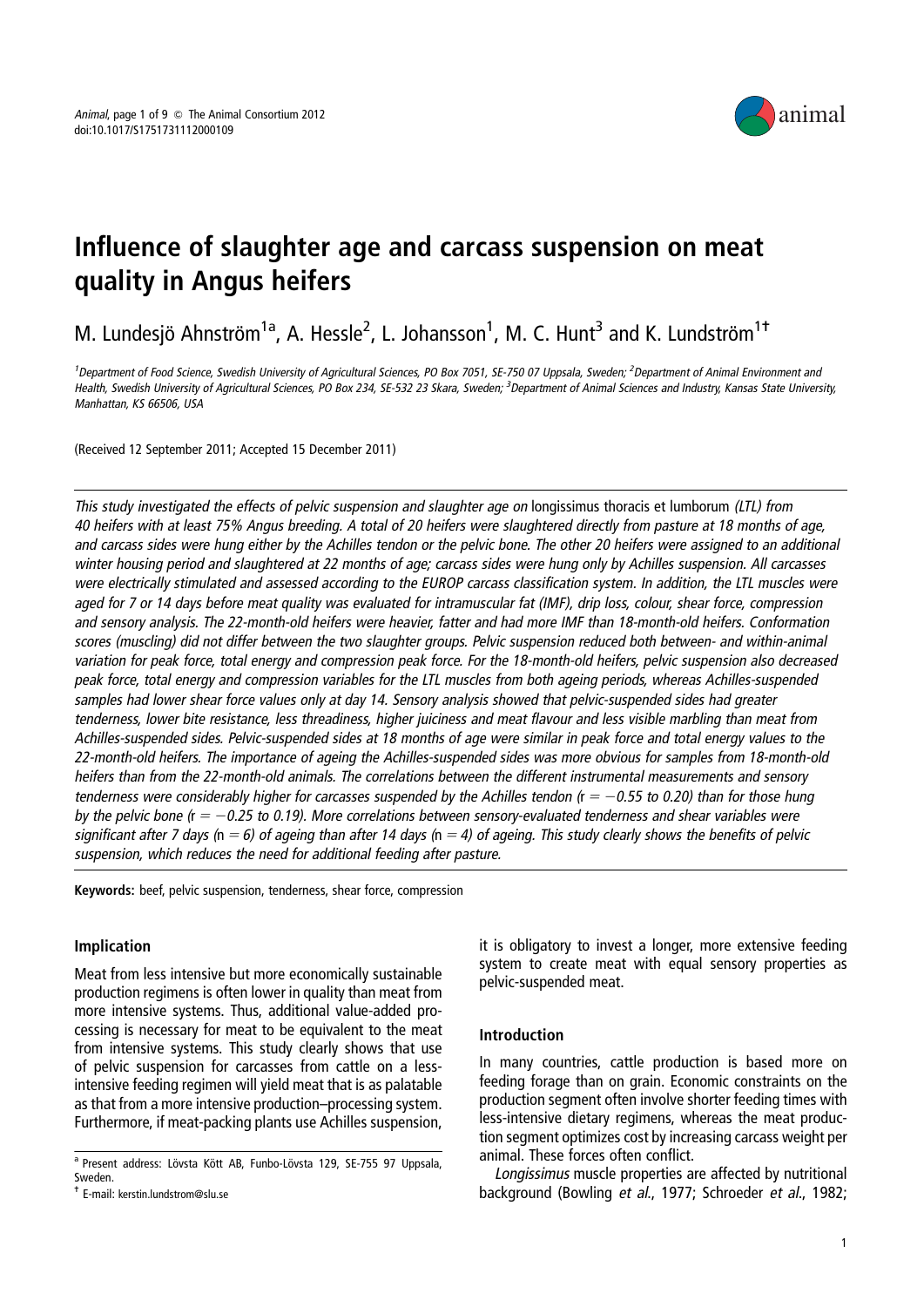Mitchell et al., 1991a), carcass suspension method (Hostetler et al., 1975; Troy, 1999) and ageing (Mitchell et al., 1991b; Brewer and Novakofski, 2008). Ahnström et al. (2009) reported that pelvic suspension was a useful tenderness intervention for meat from forage-fed Charolais heifers, a late-maturing breed.

Correlations between sensory evaluation and objective measures of meat tenderness vary widely in the literature (Szczesniak, 1968; Peachey et al., 2002). The strength of these correlations seems to vary depending on gender (Peachey et al., 2002) and the amount of variation in the data set (Szczesniak, 1968). In earlier studies, we have shown that pelvic suspension significantly reduced both between- and within-animal variation in Warner–Bratzler peak force measurements (Ahnström et al., 2006 and 2009), but no further investigations on different instrumental measurements of tenderness were carried out in those studies. However, differences between suspension methods are clearer when analysed sensorially instead of with Warner–Bratzler shear evaluations (Ahnström et al., 2009). Because compression variables and sensory tenderness have higher correlations than Warner–Bratzler evaluations and sensory tenderness (Bouton et al., 1975), compression may be one way to improve our understanding about tenderness differences related to pelvic suspension.

The main purpose of the study was to examine the effects of pelvic suspension on meat quality parameters assessed in longissimus thoracis et lumborum (LTL) muscle from foragefed Angus heifers. This study also compared the combined effects of a more extensive nutritional regimen and Achilles suspension with a pasture feeding system and Achilles or pelvic suspension. Finally, the study also investigated the relationships between different instrumental measurements (Warner–Bratzler shear force and compression forces) and sensory tenderness in meat from animals differing in between- and within-animal variation.

# Material and methods

Cattle background, feeding regimen and slaughter age A total of 40 Angus heifers weaned at 8 months of age were fed a forage-based diet consisting of a grass–clover silage during a 5-month initial indoor period; they were then grazed on seminatural grassland for 5 months. Half of the heifers ( $n = 20$ ) were slaughtered directly from pasture at an age of 18 months. The other half ( $n = 20$ ) were housed during the winter for 4 months, while being fed a foragebased diet consisting of grass–clover silage, and were slaughtered at 22 months of age. Average live weight gain of the heifers was 0.69 kg/day before weaning, 0.63 kg/day during the initial indoor period and 0.68 kg/day during the grazing period. Weight gain during the second indoor period was 0.44 kg/day for the 22-month-old heifers. Details of this feeding regimen are described by Hessle et al. (2007).

# Slaughter, chilling and carcass suspension

The animals were slaughtered at a commercial plant. Whole carcasses were electrically stimulated (80 V for 30 s) 30 min

after exsanguination. Conformation and fatness were graded according to the EUROP schemes modified to the Swedish system, in which 15 classes are used (Swedish Board of Agriculture, 1998; Commission of the European Communities, 2005). The EUROP classes were transformed to numerical figures for conformation score (1 = P-, poorest and 15 = E+, best) and fatness  $(1 = 1 -$ , leanest and  $15 = 5 +$ , fattest). Cold carcass weight (0.98  $\times$  hot carcass weight) was recorded. For the heifers slaughtered at 18 months of age, the left side from each carcass was hung by the obturator foramen of the pelvic bone, whereas the right side was suspended by its Achilles tendon. Pelvic suspension was performed using a rope to re-hang the carcasses, just before the carcasses entered the cooler,  $\sim$ 1 h after stunning. Only Achilles suspension was used for animals slaughtered at 22 months of age. Carcasses were chilled at  $2^{\circ}$  to  $4^{\circ}$ C until the next day and then cut commercially at a commercial plant after separating the forequarters and hindquarters between ribs 10 and 11.

## Quality analyses

A 50-cm section of LTL (rib 11 to the last lumbar vertebrae; Figure 1) was removed from all carcasses 24 h after slaughter. Muscles were vacuum packaged and aged at  $4^{\circ}$ C for 7 days post mortem. The pH was measured after ageing at the anterior end using a probe electrode (Knick SE104, Knick Elektronische Messgeräte GmbH & Co. KG Berlin, Germany) attached to a pH meter (WTW pH 340, WTW GmbH, Weilheim, Germany). A 1.5-cm-thick slice of LTL was removed (see Figure 1) for colour measurements and chemical intramuscular fat (IMF) analysis. Two 10-cm-thick samples for shear force measurements were removed from the LTL and vacuum packaged. One sample was frozen ( $-20^{\circ}$ C) directly (7 days *post mortem*) and the other was aged until 14 days *post mortem* before freezing at  $-20^{\circ}$ C. A 20-cm sample for sensory analyses was removed, vacuum packaged and aged until 14 days, and then frozen at  $-20^{\circ}$ C.

## Instrumental tenderness

Instrumental tenderness was (Table 1) measured on LTL samples using Warner–Bratzler shear force and compression force methods described by Honikel (1998) with modifications as indicated below. Peak force (N), total energy (Nmm), hardness (N), compression area 1 and 2 (Nmm),



Figure 1 Sample locations of the *longissimus thoracis et lumborum* for technological and sensory evaluation of meat from Angus heifers.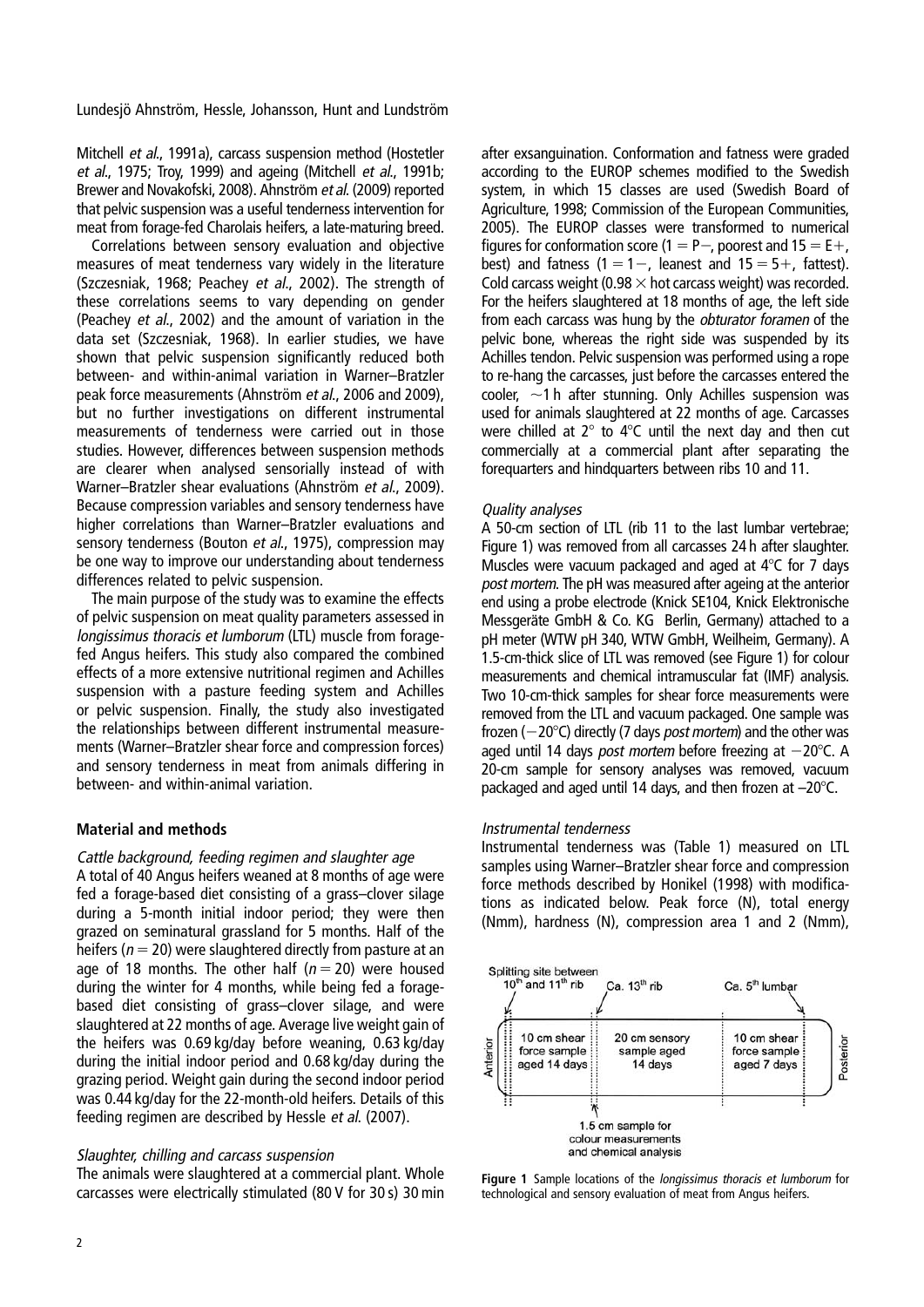Table 1 Variables for shear, compression and sensory analysis

| Shear variables<br>Peak force (N)<br>Total energy (Nmm)<br>Shear firmness (N/mm) | Maximum peak force<br>The area under the curve<br>The slope of a line drawn from the origin of the curve to its peak |
|----------------------------------------------------------------------------------|----------------------------------------------------------------------------------------------------------------------|
| Double Compression variables                                                     |                                                                                                                      |
| Hardness (N)                                                                     | Peak of first compression curve                                                                                      |
| Compression area 1 and 2 (Nmm)                                                   | The area under the first and second compression curves                                                               |
| Springiness (mm)                                                                 | Width of the second curve                                                                                            |
| Cohesiveness                                                                     | The ratio of the area under the second curve to the area under the first curve                                       |
| Gumminess                                                                        | Hardness $\times$ cohesiveness                                                                                       |
| Sensory variables                                                                |                                                                                                                      |
| <b>Tenderness</b>                                                                | Overall tenderness judged after chewing eight times                                                                  |
| Bite resistance                                                                  | Force needed to bite through a slice of meat                                                                         |
| <b>Threadiness</b>                                                               | A perceived sensation of a threadlike net on the tongue after chewing eight times                                    |
| Juiciness                                                                        | Juiciness perceived after chewing four to five times                                                                 |
| Marbling                                                                         | Judged visually as amount of marbling using pictures as reference                                                    |
| Fatty taste                                                                      | Fatty taste and degree of a fat film in the mouth after chewing eight times                                          |
| Acidity                                                                          | Acidulous taste after chewing five times                                                                             |
| Meat flavour                                                                     | Overall meat taste after chewing eight times                                                                         |

springiness (mm), cohesiveness and gumminess were recorded according to Honikel (1998), and shear firmness (N/mm) was measured (Table 1) as described by Larmond and Petrasovits (1972).

Samples were thawed overnight at  $4^{\circ}$ C while remaining in their vacuum packages and then placed in a water bath ( $20^{\circ}$ C) for 1 h to standardize the sample temperature before evaluating the juice loss. The samples were again vacuum packaged and cooked in the bag in a water bath for 2 h at  $70^{\circ}$ C. The weight of the meat samples was recorded before freezing, after thawing and after cooking to calculate the freezing (including thaw loss) and cooking losses. The samples aged for 14 days were frozen without re-packaging; thus, freezing losses after 14 days of ageing is the combined loss of both ageing and thawing.

The cooked meat samples were stored at  $4^{\circ}$ C overnight. From each sample, 40-mm-long strips with a 100-mm<sup>2</sup>  $(10 \times 10)$  cross-sectional area were removed with the fibre direction parallel to the longitudinal dimension of the sample. The Warner–Bratzler and compression assessments were made 15 mm from each end, which made it possible to use both methods on every strip. The shear force measurements were conducted perpendicular to the fibre axis using a Stable Micro System Texture Analyser HD 100 (Godalming, Surrey, UK) equipped with a Warner–Bratzler shear force blade with a rectangular hole of 11 mm  $\times$  15 mm. The blade was 1 mm thick and had a speed of 0.83 mm/s when cutting through the samples. On average, 11.8 strips (s.d. 0.58) from each sample were tested and the mean calculated.

Compression measurements were recorded perpendicular to the fibre direction with a squared flat-ended plunger (10  $\times$  10 mm) driven at 0.83 mm/s twice vertically 80% of the way through the strip. The strips were placed in a metal cell fitted with two lateral walls along the long dimension of the strips (10 mm wide  $\times$  20 mm high  $\times$  50 mm long); thus, there was lateral strain on both sides and movement possible only in the longitudinal direction along the fibre axis. On average, 11.7 strips (s.d. 0.66) from each sample were tested and the mean calculated.

#### Sensory analysis

Samples from the LTL were thawed overnight at  $4^{\circ}$ C, then wrapped in aluminium foil and cooked in a conventional oven at 125 $\degree$ C to an internal end point temperature of 70 $\degree$ C. Seven panelists, experienced at assessing beef and trained in accordance with ISO 8586-1 (1993), conducted a descriptive test profile (ISO, 1985). The cooked samples were tempered to room temperature ( $\sim$ 20 $^{\circ}$ C) and served in coded Petri dishes in replicates as rectangular, 3.8-mm-thick slices. The crust and outer layer of connective tissue were removed before panel evaluation. The sensory attributes of acidity, fatty taste, meat taste, juiciness, tenderness, bite resistance, threadiness and visible marbling (Table 1) were judged on an unstructured intensity line scale from 0 to 100. The assessments were performed in duplicate in a room with separate booths for each panelist and normal white light according to ISO 8589 (1988). The PSA program (PSA system/3 2.09 1994) was used for data collection. Unsalted wafers and water were available for use between samples.

#### Chemically determined IMF

Samples frozen on day 7 were partly thawed, chopped into small pieces and mixed. Duplicate subsamples were analysed for IMF by the SBR method (Nordic Committee on Food Analysis (NMKL), 1989) after hydrolysis with HCl diethyl ether and petroleum ether for extraction. Values for the duplicates were averaged.

#### Colour measurements

Freshly cut samples were bloomed on day 7 for 1 h and evaluated using a Minolta Chroma Meter CR300 (Minolta, Osaka, Japan) with an 8-mm aperture and a  $0^\circ$  viewing angle with the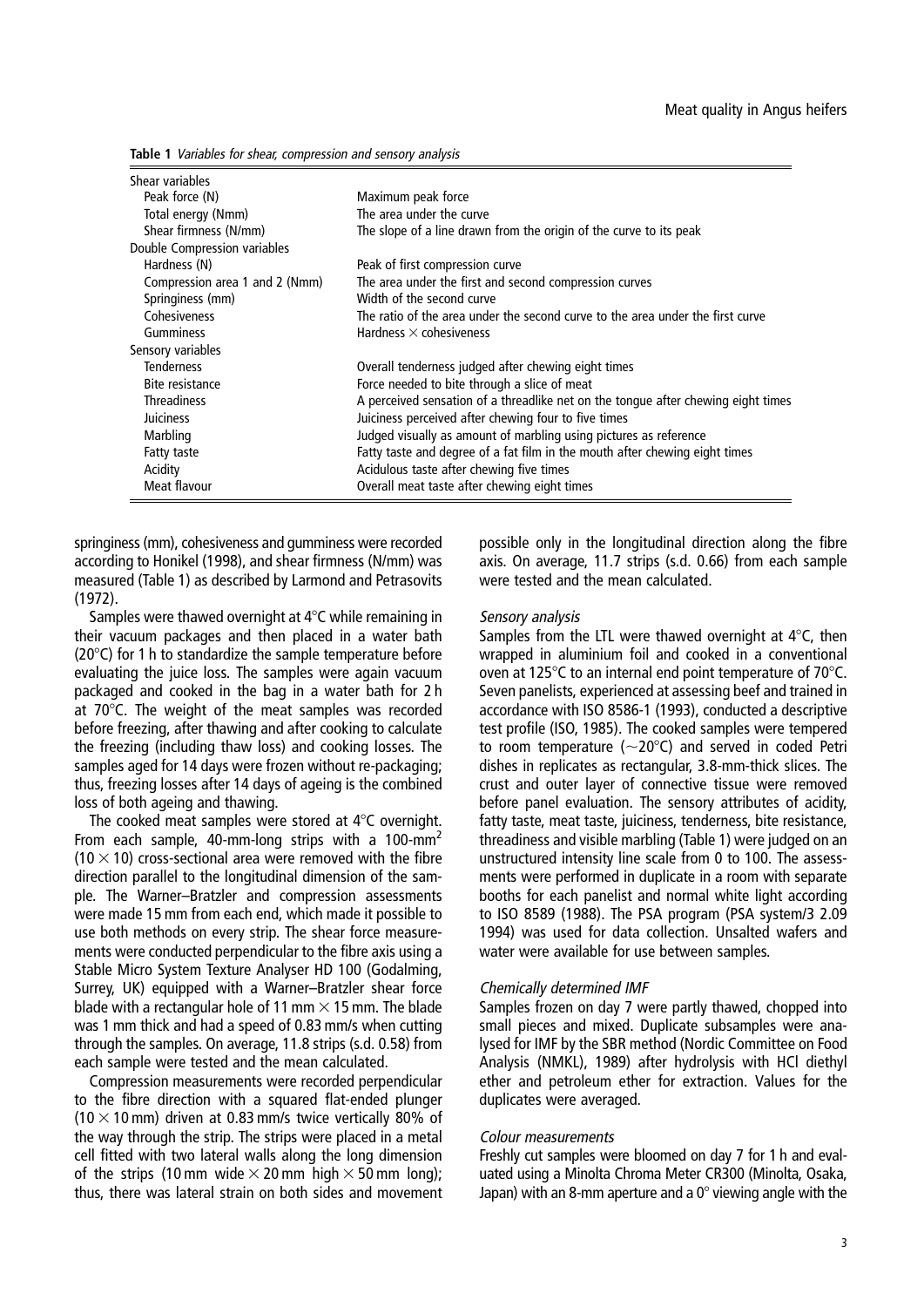specular component included. A white tile  $(L^* = 97.47,$  $a^* = -0.20$  and  $b^* = 1.79$  was used for standardization according to the manufacturer's recommendations. CIE (Commission Internationale de l'Eclairage) <sup>L</sup>\* (lightness),  $a^*$  (redness) and  $b^*$  (yellowness) values (Illuminant D-65) were obtained from three scans of each steak and averaged.

## Statistical analysis

Statistical evaluation was carried out using the Procedure Mixed in SAS (Version 9.1, SAS Institute Inc., Cary, NC, USA). For the carcass and fat traits, slaughter age (18 and 22 months) was included in the model as a fixed effect. For the meat quality traits, suspension method and slaughter age were the fixed effects with animal as a random effect. For cooking loss, IMF was additionally included in the model as a covariate. As only Achilles suspension was used in animals slaughtered at 22 months of age, no interaction effect between suspension method and slaughter age could be included. For the sensory evaluation, the random effect of panel member was also included. Differences between leastsquares means were evaluated with the estimate option. Differences due to ageing (7 <sup>v</sup>. 14 days) were evaluated within suspension method/slaughter age subgroup with ageing time as fixed and animal as the random effect.

## Results

## Carcass traits

Carcasses from heifers slaughtered at 22 months of age (Table 2) were heavier ( $P = 0.001$ ) and fatter ( $P = 0.001$ ) and had more IMF ( $P = 0.001$ ) than heifers slaughtered at 18 months of age. No differences in muscularity based on conformation score ( $P = 0.463$ ) were due to slaughter age.

## Technological meat quality

pH, colour and water loss. The LTL muscle from the 18-month-old group had a slightly lower pH in the pelvicsuspended sides than muscle from the Achilles-suspended sides (5.49 v. 5.50,  $P = 0.001$ ). At 22 months of age, muscle pH from the Achilles-suspended sides did not differ  $(P > 0.05)$  from either of the 18-month-old groups.

In heifers slaughtered at 18 months of age, LTL muscles hung by the pelvic bone were slightly lighter (higher  $L^*$ values,  $P = 0.002$ ) and more yellow (higher  $b^*$  values,  $P = 0.025$ ) than LTL from the Achilles-suspended side (Table 3). Slaughter age influenced both  $a^*$  and  $b^*$  values, where heifers slaughtered at 22 months of age had more red  $(P = 0.001)$  and yellow  $(P = 0.001)$  colour attributes than those slaughtered at 18 months of age. Saturation index

Table 2 Carcass quality traits in Angus heifers slaughtered at 18 and 22 months of age, least-squares means and s.e.

| Quality trait             | 18 months ( $n = 20$ ) | 22 months ( $n = 20$ ) | s.e. | P-value |  |
|---------------------------|------------------------|------------------------|------|---------|--|
| Carcass weight (kg)       | 199                    | 240                    | 5.95 | 0.001   |  |
| Conformation <sup>1</sup> | 6.1                    | 6.3                    | 0.24 | 0.463   |  |
| Fat class <sup>2</sup>    | 7.2                    | 10.3                   | 0.36 | 0.001   |  |
| IMF $(%)^3$               | 2.3                    | 4.2                    | 0.22 | 0.001   |  |

 $s.e. = standard error$ ; IMF  $=$  intramuscular fat.

<sup>1</sup>Conformation; classification according to the EUROP grading system:  $6 = 0 +$ ;  $7 = R -$ , where a higher number means higher muscling. <sup>2</sup> Fat class; classification according to the EUROP grading system:  $7 = 2 + 10 = 4 -$ , where a higher number means thicker fat cover.

<sup>3</sup>Chemically determined intramuscular fat percentage in *longissimus*.

Table 3 Colour, pH and loss values for longissimus thoracis et lumborum from Angus heifers slaughtered at 18 and 22 months of age, least-squares

| Quality trait             | Slaughter age 18 months |                    | Slaughter age 22 months |      | P-value <sup>1</sup> |                   |
|---------------------------|-------------------------|--------------------|-------------------------|------|----------------------|-------------------|
|                           | Achilles suspension     | Pelvic suspenison  | Achilles suspension     | s.e. | Slaughter age        | Suspension method |
| Number of observations    | 20                      | 20                 | 20                      |      |                      |                   |
| pH                        | $5.50^{b}$              | $5.49^{a}$         | $5.48^{ab}$             | 0.01 | 0.306                | 0.001             |
| $I^*$                     | 35.2 <sup>a</sup>       | $36.1^{b}$         | 35.3 <sup>ab</sup>      | 0.3  | 0.830                | 0.002             |
| $a^*$                     | 17.8 <sup>a</sup>       | 18.3 <sup>a</sup>  | 20.8 <sup>b</sup>       | 0.3  | 0.001                | 0.076             |
| $h^*$                     | 3.6 <sup>a</sup>        | 4.0 <sup>b</sup>   | 6.2 <sup>c</sup>        | 0.3  | 0.001                | 0.025             |
| Saturation index          | 18.2 <sup>a</sup>       | 18.8 <sup>a</sup>  | 21.7 <sup>b</sup>       | 0.4  | 0.001                | 0.045             |
| Freezing loss 7 days (%)  | 6.6 <sup>bx</sup>       | 5.5 <sup>ax</sup>  | 7.0 <sup>b</sup>        | 0.4  | 0.514                | 0.001             |
| Freezing loss 14 days (%) | 4.6 <sup>by</sup>       | 3.8 <sup>ay</sup>  | 6.6 <sup>c</sup>        | 0.4  | 0.001                | 0.012             |
| Cooking loss 7 days (%)   | 22.9 <sup>bx</sup>      | 22.3 <sup>bx</sup> | 20.7 <sup>ax</sup>      | 0.5  | 0.001                | 0.242             |
| Cooking loss 14 days (%)  | 18.1 <sup>y</sup>       | $18.0^{y}$         | 16.9 <sup>y</sup>       | 0.5  | 0.127                | 0.714             |

means and s.e.

s.e. = standard error.<br><sup>1</sup> P-value for the effects of slaughter age and suspension method; significant values are formatted bold (P < 0.05).

a,b, Cheans within a row with the same or no superscript letter are not different (P > 0.05).<br>A,b, Means within a row with the same or no superscript letter are not different (P > 0.05).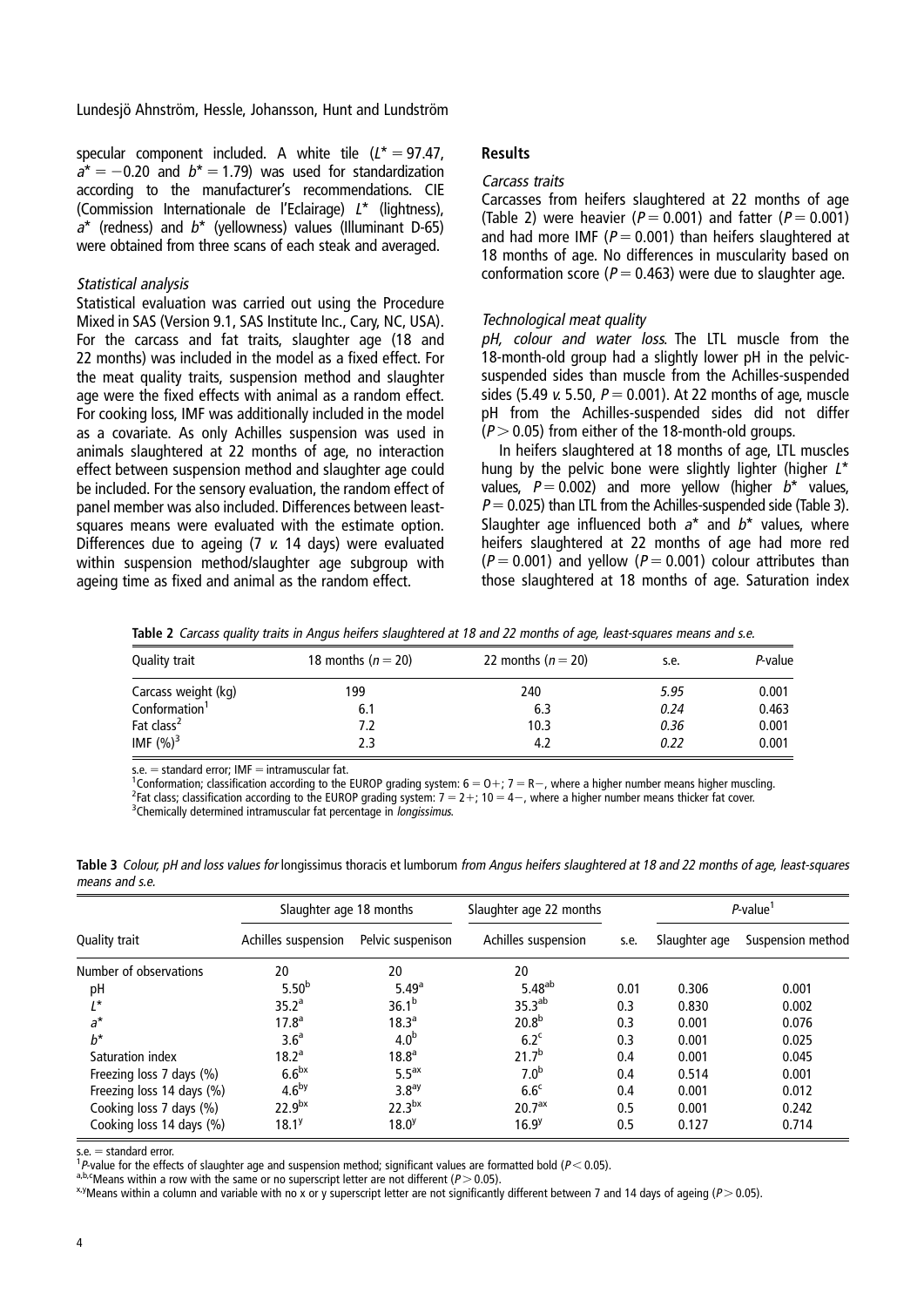|                          | Slaughter age 18 months                  |                     | Slaughter age 22 months |      | P-value       |                   |
|--------------------------|------------------------------------------|---------------------|-------------------------|------|---------------|-------------------|
| Variable                 | Achilles suspension<br>Pelvic suspension |                     | Achilles suspension     | s.e. | Slaughter age | Suspension method |
| 7 days of ageing         |                                          |                     |                         |      |               |                   |
| Peak force (N)           | 48.8 <sup>bx</sup>                       | 31.2 <sup>a</sup>   | 34.1 <sup>a</sup>       | 2.7  | 0.001         | 0.001             |
| Total energy (Nmm)       | 253.2 <sup>bx</sup>                      | $167.0^{\circ}$     | $191.3^{ax}$            | 11.2 | 0.001         | 0.001             |
| Shear firmness (N/mm)    | 6.7 <sup>bx</sup>                        | 5.0 <sup>ax</sup>   | 4.6 <sup>ax</sup>       | 0.4  | 0.001         | 0.001             |
| Compression peak (N)     | 112.9 <sup>bx</sup>                      | 93.2 <sup>ax</sup>  | 97.0 <sup>ax</sup>      | 3.2  | 0.001         | 0.001             |
| Compression area 1 (Nmm) | 440.0 <sup>bx</sup>                      | 358.6 <sup>ax</sup> | $371.1^{ax}$            | 15.0 | 0.002         | 0.001             |
| Compression area 2 (Nmm) | 44.3 <sup>cx</sup>                       | 34.9 <sup>ax</sup>  | 39.4 <sup>bx</sup>      | 1.5  | 0.027         | 0.001             |
| Springiness              | 1.6 <sup>bx</sup>                        | 1.4 <sup>ax</sup>   | 1.7 <sup>bx</sup>       | 0.1  | 0.066         | 0.041             |
| Cohesiveness             | 10.1 <sup>abx</sup>                      | 9.9 <sup>a</sup>    | 10.8 <sup>bx</sup>      | 0.3  | 0.094         | 0.305             |
| <b>Gumminess</b>         | $1175.5^{b}$                             | 930.8 <sup>ax</sup> | $1053.7^{ab}$           | 45.1 | 0.064         | 0.001             |
| 14 days of ageing        |                                          |                     |                         |      |               |                   |
| Peak force (N)           | 36.1 <sup>by</sup>                       | 28.7 <sup>a</sup>   | 31.0 <sup>ab</sup>      | 2.5  | 0.157         | 0.015             |
| Total energy (Nmm)       | 193.7by                                  | $152.4^a$           | $161.4^{ay}$            | 10.3 | 0.032         | 0.003             |
| Shear firmness (N/mm)    | 4.7 <sup>y</sup>                         | 4.4 <sup>y</sup>    | 3.9 <sup>y</sup>        | 0.3  | 0.094         | 0.397             |
| Compression peak (N)     | 93.7 <sup>by</sup>                       | 84.4 <sup>ay</sup>  | 80.3 <sup>ay</sup>      | 2.6  | 0.001         | 0.001             |
| Compression area 1 (Nmm) | 312.2 <sup>by</sup>                      | 299.9 <sup>ay</sup> | $261.2^{ay}$            | 9.9  | 0.001         | 0.164             |
| Compression area 2 (Nmm) | 34.3 <sup>by</sup>                       | 27.9 <sup>ay</sup>  | 30.0 <sup>ay</sup>      | 1.4  | 0.032         | 0.001             |
| Springiness              | 1.3 <sup>by</sup>                        | 1.2 <sup>ay</sup>   | 1.5 <sup>cy</sup>       | 0.0  | 0.001         | 0.017             |
| Cohesiveness             | 11.0 <sup>by</sup>                       | 9.4 <sup>a</sup>    | 11.8 <sup>by</sup>      | 0.4  | 0.157         | 0.001             |
| Gumminess                | $1053.0^{b}$                             | 800.2 <sup>ay</sup> | 950.7 <sup>b</sup>      | 49.9 | 0.155         | 0.001             |

Table 4 Shear and compression variable traits for longissimus thoracis et lumborum from Angus heifers slaughtered at 18 (n = 20) and 22 (n = 20) months of age and suspended by the Achilles tendon or the pelvic bone, least-squares means and s.e.

 $\overline{s.e.}$  = standard error.<br>  $a,b,c$  Means within a row with the same superscript letter are not different ( $P > 0.05$ ).

<sup>x,y</sup>Means within a column and variable with no x or y superscript letter are not significantly different between 7 and 14 days of ageing (P > 0.05).

values were also higher at 22 months of age indicating a more saturated, vivid red colour.

Freezing and cooking losses for the LTL were partly affected by suspension method and slaughter age (Table 3). Muscles from 18-month-old heifers aged for both 7 ( $P = 0.001$ ) and 14 days ( $P = 0.004$ ) had lower freezing losses for pelvicsuspended sides than for Achilles-suspended sides. The samples aged for 14 days from 22-month-old heifers whose sides were suspended by the Achilles tendons had higher freezing losses than samples from 18-month-old heifers. Cooking loss was lower for the Achilles-suspended sides aged for 7 days from heifers slaughtered at 22 months of age  $(P = 0.002)$  compared with the 18-month-old groups, where no differences could be found. Including IMF as a covariate in the statistical model removed the differences in cooking loss between age groups. For samples aged for 14 days, cooking losses did not differ between the different treatments. When evaluating the effects of 7 v. 14 days of ageing, freezing losses were reduced after ageing in samples from heifers slaughtered at 18 months of age, whereas cooking losses were reduced in muscle from both the age groups.

Warner–Bratzler shear force and compression measurements. The LTL samples aged for both 7 and 14 days from the 18-month-old group hung by the pelvic bone had lower peak force and required less total energy to shear samples than the Achilles-suspended group, with a larger difference between suspension methods for the samples aged for

7 days (Table 4). The compression parameters responded similarly. For shear firmness, the difference between suspension methods was significant only for samples aged for 7 days. Samples from heifers slaughtered at 22 months of age had shear and total energy values similar to samples from the pelvic group with the 18-month slaughter age. The pelvic-suspended sides from 18-month-old heifers were similar to Achilles-suspended sides from 22-month-old heifers, except for springiness and cohesiveness after both 7 and 14 days of ageing, for compression area 2 after 7 days of ageing and gumminess after 14 days of ageing, indicating more tender meat for pelvic-suspended sides for these variables (Table 4).

Variation in Warner–Bratzler shear force clearly decreased in pelvic-suspended samples compared with Achillessuspended samples. Between-animal variation and withinanimal variation, calculated as the coefficient of variation, decreased in samples aged for both 7 and 14 days. Betweenanimal variation decreased from 36.9% to 11.9% for samples aged for 7 days and from 31.0% to 16.7% for samples aged for 14 days. The corresponding values for within-animal variation were decreased from 28.0% to 14.5% ( $P = 0.001$ ) for samples aged for 7 days and from 21.2% to 13.2%  $(P = 0.003)$  for samples aged for 14 days. For the compression peak, the decrease in within-animal variation was evident, with decreases from 23.6% to 14.8% ( $P = 0.001$ ) after 7 days of ageing but from 13.4% to 11.6% ( $P = 0.226$ ) after 14 days of ageing. For the between-animal variation, the decreases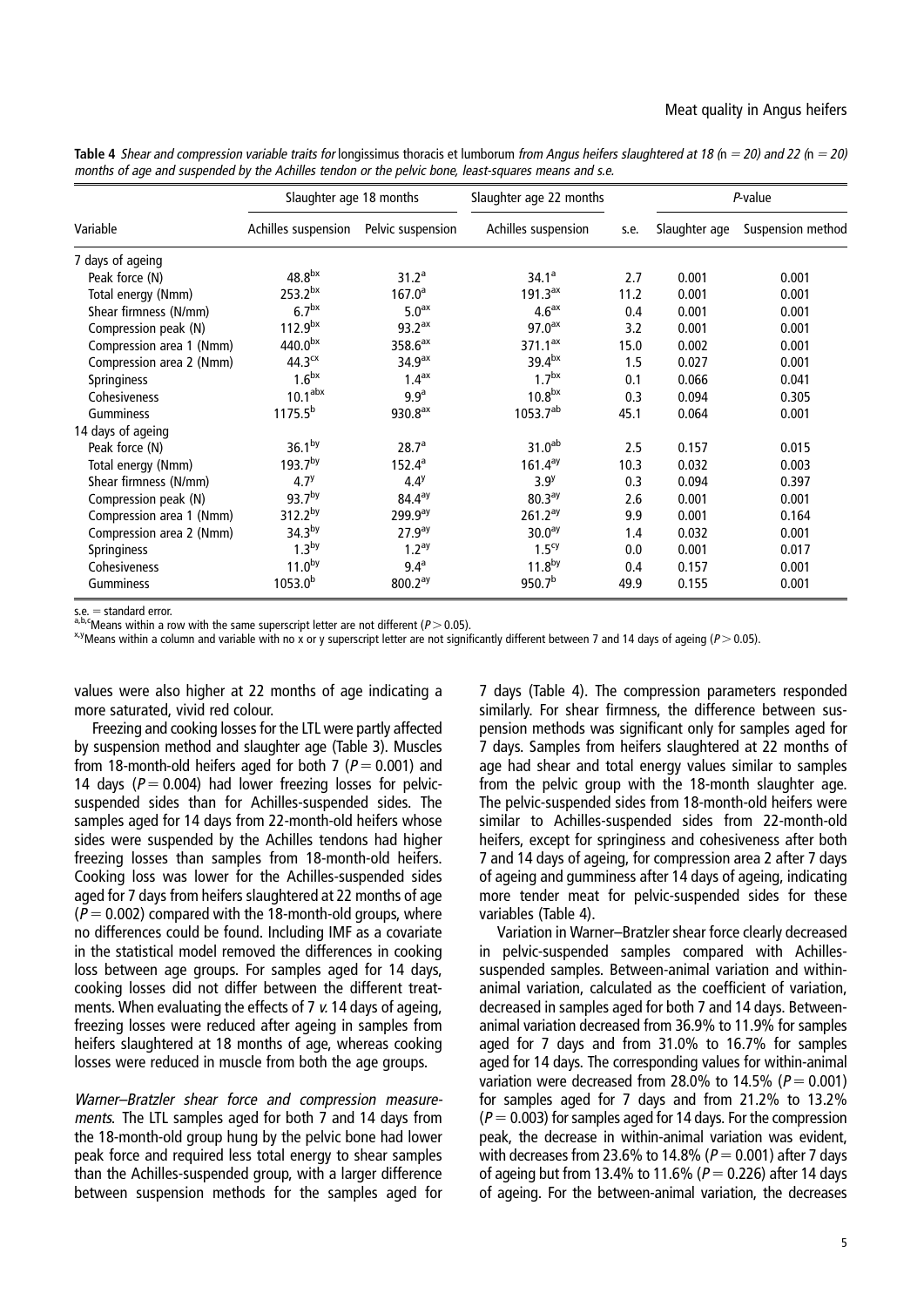

Figure 2 Least-squares means for sensory characteristics of *longissimus* thoracis et lumborum samples aged for 14 days from Angus heifers with slaughter age of 18 and 22 months and Achilles and pelvic suspension. Sensory scores within an attribute with the same letter are not different  $(P > 0.05)$ . P-values for each trait can be found in Table 5 (s.e. 1.8–3.2).

were from 15.2% to 7.5% for samples aged for 7 days and from 13.4% to 11.6% for samples aged for 14 days.

When evaluating the effects of 7 v. 14 days of ageing for the LTL (Table 4), samples from Achilles-suspended sides aged for 14 days were more tender with reduced peak force and total energy than those aged for 7 days. Moreover, shear firmness and the compression parameters except gumminess were lower after 14 days of ageing. Peak force and total energy from the pelvic-suspended sides aged for 7 days did not differ from those aged for 14 days, but shear firmness and all compression parameters except cohesiveness were reduced after ageing. The importance of ageing Achillessuspended sides was more obvious for samples from the 18-month-old heifers than from the 22-month-old animals, where peak force was similar after 7 and 14 days of ageing  $(P = 0.267)$ . However, total energy and all compression parameters except gumminess showed the effect of ageing in the 22-month-old samples as well.

Sensory. Sensory analysis performed on LTL samples aged for 14 days clearly showed that suspension method strongly  $(P = 0.001)$  affected all sensory traits except fatty taste  $(P = 0.181)$  and acidity  $(P = 0.313)$ ; Figure 2 and Table 5). Muscles from pelvic-suspended sides had higher tenderness, lower bite resistance, less threadiness, higher juiciness and meat flavour and less visible marbling than meat from Achilles-suspended sides at 18 months of age. The sensory parameters also agreed with the compression texture traits that meat from pelvic-suspended sides had a different profile than Achilles-suspended sides at the same age.

Prolonging the cattle rearing period from 18 to 22 months of age increased tenderness and decreased bite resistance

Table 5 P-values for sensory characteristics of longissimus thoracis et lumborum samples from Angus heifers for the effect of slaughter age and suspension method (Figure 2)

|                        | Slaughter age | Suspension method |
|------------------------|---------------|-------------------|
| <b>Tenderness</b>      | 0.001         | 0.001             |
| <b>Bite resistance</b> | 0.001         | 0.001             |
| <b>Threadiness</b>     | 0.001         | 0.001             |
| Juiciness              | 0.270         | 0.001             |
| Marbling               | 0.001         | 0.001             |
| Fatty taste            | 0.001         | 0.181             |
| Acidity                | 0.556         | 0.313             |
| Meat taste             | 0.163         | 0.001             |

and threadiness in the Achilles-suspended sides to values similar to pelvic-suspended sides. Visible marbling and fatty taste were higher for heifers slaughtered at 22 months of age ( $P = 0.001$  for both; Figure 2 and Table 5).

Relationships between instrumental and sensory data. The relationships between the different instrumental measurements and sensory tenderness for the LTL muscle are presented in Table 6. Correlations were considerably higher for carcasses suspended by the Achilles tendon than those hung by the pelvic bone, where instrumental texture data did not correlate significantly with sensory-evaluated tenderness. For the samples from heifers slaughtered at 18 months of age and suspended by the Achilles tendon, sensory-evaluated tenderness and shear variables were more significantly correlated after 7 days of ageing than after 14 days of ageing, whereas this difference between ageing times was absent in the 22-month-old heifers.

# **Discussion**

The results from this study showed that slaughtering heifers directly after the grazing period and using the conventional suspension method from the Achilles tendon did not always produce beef with optimal tenderness. Pelvic suspension and a finishing period improved tenderness and other sensory traits and also reduced variation between animals. In addition, clearly, meat from carcasses hung by the pelvic bone had a more positive palatability and textural profile than meat from Achilles-suspended carcasses unless an extended feeding period is used. Moreover, pelvic suspension can clearly reduce or replace ageing an additional 7 days.

Sensory parameters positively influenced by pelvic suspension in this study were tenderness, bite resistance, threadiness and juiciness. These results are supported by other studies on pelvic-suspended meat where sensory parameters measuring tenderness have been improved (Bouton et al., 1973; Claus et al., 1997).

The shear values declined significantly because of pelvic suspension, which confirms other findings on heifers by Mooney et al. (1999) and Ahnström et al. (2009) and several studies on other gender categories (Hostetler et al., 1970;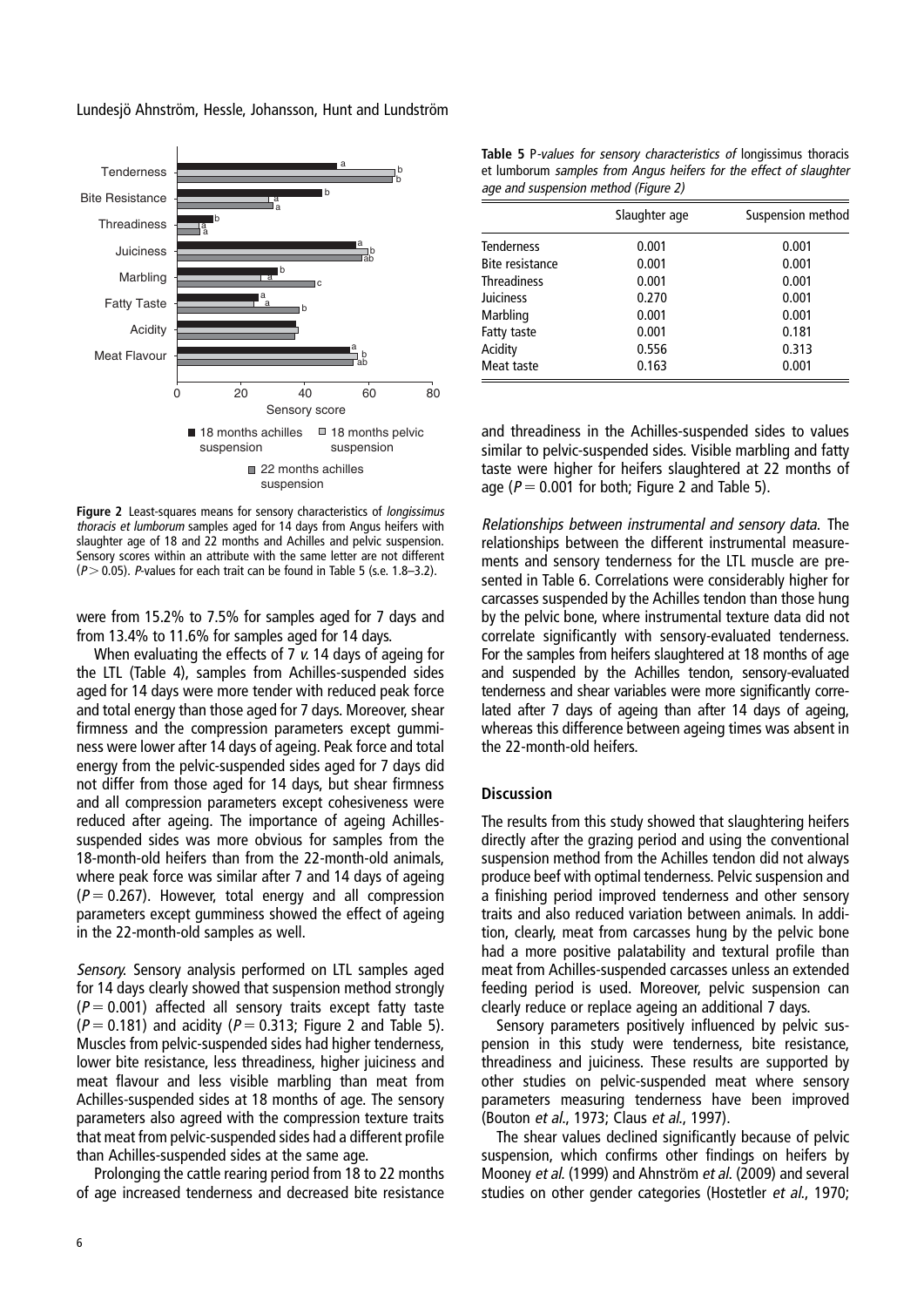Table 6 Correlations between sensory tenderness (assessed at <sup>14</sup> days of aging) and shear variable traits (measured at <sup>7</sup> and <sup>14</sup> days of ageing) in longissimus thoracis et lumborum from Angus heifers slaughtered at 18 and 22 months of age and suspended by the Achilles tendon or the pelvic bone (only 18 months)

| Variable                 | Slaughter age, 18 months<br>Achilles suspension |         | Slaughter age, 18 months<br>Pelvic suspension |         | Slaughter age, 22 months<br>Achilles suspension |         |
|--------------------------|-------------------------------------------------|---------|-----------------------------------------------|---------|-------------------------------------------------|---------|
|                          | 7 days                                          | 14 days | 7 days                                        | 14 days | 7 days                                          | 14 days |
| Peak force (N)           | $-0.51$                                         | $-0.46$ | $-0.05$                                       | 0.02    | $-0.67$                                         | $-0.67$ |
| Total energy (Nmm)       | $-0.52$                                         | $-0.45$ | $-0.23$                                       | 0.15    | $-0.74$                                         | $-0.74$ |
| Shear firmness (N/mm)    | $-0.55$                                         | $-0.48$ | 0.00                                          | $-0.05$ | $-0.63$                                         | $-0.65$ |
| Compression peak (N)     | $-0.52$                                         | $-0.21$ | $-0.13$                                       | 0.09    | $-0.62$                                         | $-0.56$ |
| Compression area 1 (Nmm) | $-0.52$                                         | $-0.25$ | $-0.19$                                       | 0.19    | $-0.63$                                         | $-0.74$ |
| Compression area 2 (Nmm) | $-0.44$                                         | $-0.29$ | $-0.24$                                       | 0.01    | $-0.55$                                         | $-0.61$ |
| <b>Springiness</b>       | 0.20                                            | $-0.50$ | $-0.25$                                       | $-0.16$ | $-0.07$                                         | $-0.22$ |
| Cohesiveness             | 0.13                                            | $-0.17$ | $-0.08$                                       | $-0.19$ | 0.32                                            | $-0.01$ |
| Gumminess                | $-0.40$                                         | $-0.23$ | $-0.14$                                       | $-0.08$ | $-0.36$                                         | $-0.33$ |

Significant values are formatted bold ( $P < 0.05$ ).

Bouton et al., 1973; Wahlgren et al., 2002; Derbyshire et al., 2007). However, other studies report no differences in shear force for pelvic-suspended heifers, although bulls did show differences (Ahnström et al., 2011).

Shear and compression variables clearly decreased with increased ageing time for Achilles-suspended samples, especially for heifers slaughtered at 18 months of age. Pelvic suspension reduced the need for ageing by producing tender meat already after 7 days of ageing. This may be of major importance for the meat industry to achieve a faster throughput of meat while at the same time maintaining a good tenderness level. Similar results have been reported in Ahnström et al. (2009), Bouton et al. (1973) and Bouton and Harris (1972).

For plants that cannot practice pelvic suspension, our data indicate that increased time on feed from 18 to 22 months of age will improve meat colour and many measures of tenderness, increase carcass weight and increase IMF while using the more traditional Achilles-suspension system. Samples from the 22-month feeding regimen needed less ageing than the 18-month-old product. However, using the combination of pelvic suspension and the shorter feeding time (18 months) was the most efficient and required the least feed and labour per kg produced meat.

The final pH measured after 7 days of ageing was slightly lower in pelvic-suspended sides than in Achilles-suspended sides from heifers slaughtered at 18 months of age. This has been shown in earlier studies on Charolais heifers by Ahnström et al. (2009) and for heifers of the dairy breed Swedish Red in Ahnström et al. (2011). No such decrease in pH was, however, observed for the bulls and cows in the latter study. In addition to lower pH, the pelvic-suspended sides also had lower freezing losses than Achilles-suspended sides, but no difference was found in cooking loss. Although the lower pH values for meat from pelvic-suspended sides could increase moisture losses, the opposite occurred likely because of the effects of increased sarcomere lengths that accompany pelvic suspension (Ahnström et al., 2011). In addition, Barnier and Smulders (1994) reported decreased losses for pelvic-suspended sides. When comparing losses from the two slaughter ages, the cooking losses after 7 days of ageing were lower for 22-month-old samples, which could partly be explained by the higher IMF content at 22 months of age. Similar results were also found by Jeremiah et al. (2003). Post-rigour muscle pH increases as ageing time increases (Boakye and Mittal, 1993), which tends to improve water-holding capacity. This may explain our results with lower freezing and cooking losses after 14 days of ageing than after 7 days of ageing. As the purge was not measured separately but included in the 14-day freezing loss in this study, we have no record of when the fluid was lost from the meat. However, because the freezing loss after 14 days of ageing was lower than after 7 days of ageing, purge seems to be larger during the first period of ageing.

The lower amount of visible marbling in meat from pelvicsuspended heifers found in Ahnström et al. (2009) was confirmed in this study. This may be because of a stretching of muscle fibres in the adipose tissue, leading to less obvious visible marbling. As some consumers prefer to buy meat with low marbling even though the taste of meat with higher marbling is preferred (Grunert, 1997; Ngapo and Dransfield, 2006), use of pelvic suspension could also provide an advantage in juiciness and flavour in addition to its greater tenderness.

In this study, we included both 7 and 14 days of ageing before performing the instrumental shear force and compression evaluation, comparing that to sensory eating quality after 14 days of ageing. Interestingly, the instrumental shear force and compression measurements performed after the same ageing time as the sensory testing did not show higher correlations than the 7-day samples. This can be partly due to variation in tenderness along the LTL muscle, because the 14-day instrumental sample was taken at rib 11, a site that has been reported to have higher tenderness than more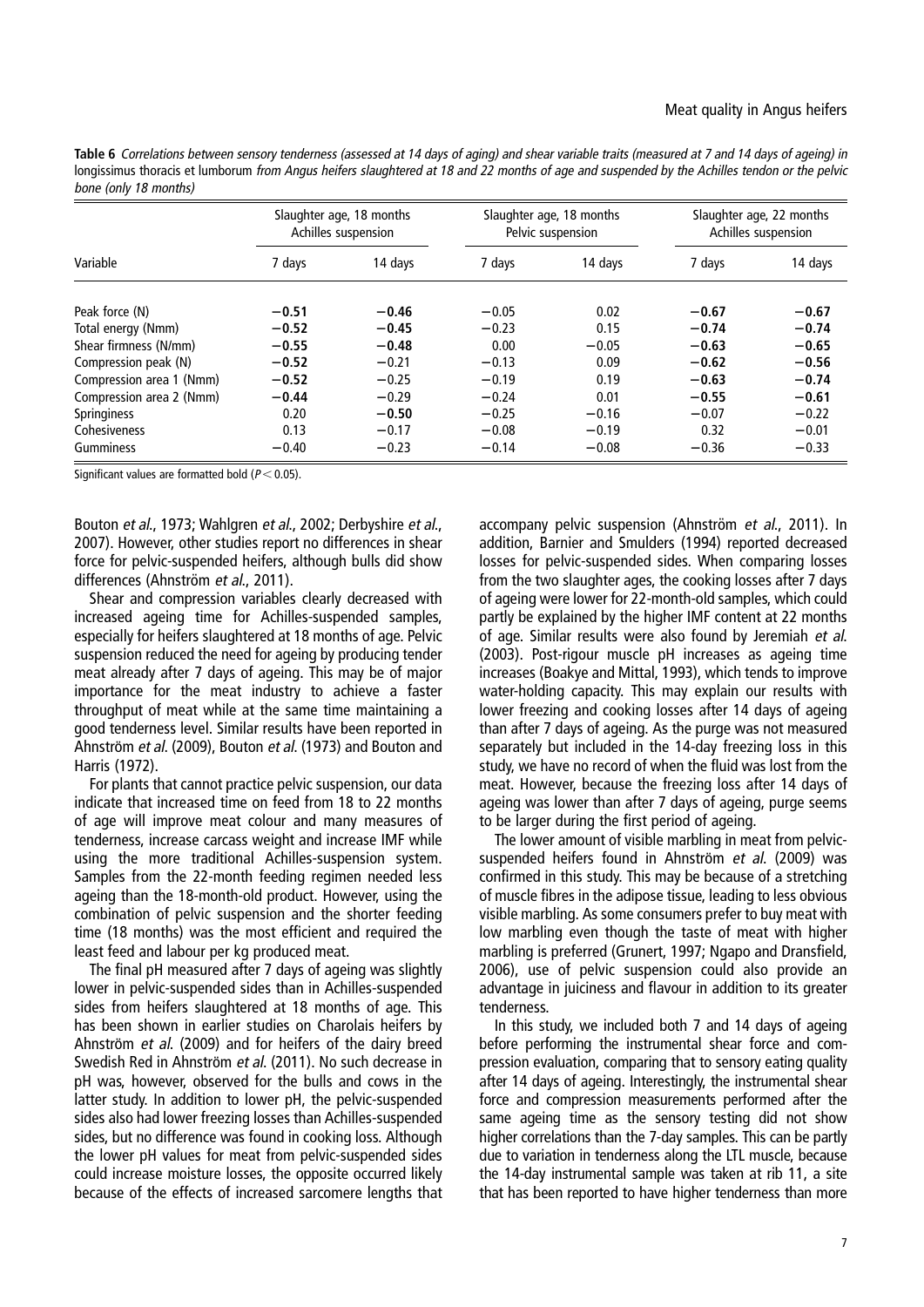posterior samples (Gariepy et al., 1990). The 14-day samples were also somewhat lower in between-animal variation and could therefore show weaker correlations, as discussed by Szczesniak (1968). Generally, correlations for the compression traits were of the same magnitude or lower than the shear force traits. The compression variables springiness, cohesiveness and gumminess were not significantly correlated with the sensory-evaluated tenderness. The only exception was for springiness after 14 days of ageing ( $r = -0.50$ ;  $P = 0.020$ ) in the Achilles-suspended sides and was because of a very tender sample with values in line with pelvic-suspended sides. Correlations between sensory-evaluated tenderness and instrumental tenderness measurements in the pelvicsuspended sides were quite low and likely because of the higher level of tenderness and less variation between samples. Our conclusion that the strength of the relationship between sensory and instrumental tenderness varies depending on variation in the actual material agrees with Brady and Hunecke (1985), who showed poor correlations between compression traits and sensory tenderness. Our results were not in line with those of Toscas et al. (1999) who claimed compression was the best predictor of tenderness. Instead, we conclude that, for this material, peak force and total energy were good predictors of sensory tenderness.

## **Conclusions**

Our data clearly show advantages of pelvic suspension in the industry to improve tenderness, decrease variation in tenderness and reduce the need for extended ageing of bovine LTL muscle. Pelvic suspension is also effective in producing meat that is sufficiently tender from cattle directly from pasture where conventionally hung carcasses may show suboptimal tenderness. This will increase flexibility in both production and processing segments.

## Acknowledgements

The authors are grateful for the help provided by Dr Ingemar Hansson and Ms Gertrud Andersson during sampling and analysis and for help with the sensory analysis by Ms Katarina Virhammar. All staff at the Götala research station are thanked for care of the animals and sampling at the slaughterhouse.

## References

Ahnström ML, Enfält A-C, Hansson I and Lundström K 2006. Pelvic suspension improves quality characteristics in M. semimembranosus from Swedish dual purpose young bulls. Meat Science 72, 555–559.

Ahnström ML, Hessle A, Johansson L, Hunt MC and Lundstrom K 2009. Influence of carcass suspension on meat quality of Charolais heifers from two sustainable feeding regimes. Animal 3, 906–913.

Ahnström ML, Hunt MC and Lundström K 2011. Effects of pelvic suspension of beef carcasses on quality and physical traits of five muscles from four genderage groups. Meat Science 90, 528–535.

Barnier VMH and Smulders FJM 1994. The effect of pelvic suspension on shear force values in various beef muscles. In 40th International Congress of Meat Science and Technology, the Hague, the Netherlands, S-IVB,05.

Boakye K and Mittal GS 1993. Changes in pH and water holding properties of longissimus dorsi muscle during beef ageing. Meat Science 34, 335–349.

Bouton PE and Harris PV 1972. The effects of some post-slaughter treatments on the mechanical properties of bovine and ovine muscle. Journal of Food Science 37, 539–543.

Bouton PE, Fisher AL, Harris PV and Baxter RI 1973. A comparison of the effects of some post-slaughter treatments on the tenderness of beef. International Journal of Food Science and Technology 8, 39–49.

Bouton PE, Ford AL, Harris PV and Ratcliff D 1975. Objective-subjective assessment of meat tenderness. Journal of Texture Studies 6, 315–328.

Bowling RA, Smith GC, Carpenter ZL, Dutson TR and Oliver WM 1977. Comparison of forage-finished and grain-finished beef carcasses. Journal of Animal Science 45, 209–215.

Brady PL and Hunecke ME 1985. Correlations of sensory and instrumental evaluations of roast beef texture. Journal of Food Science 50, 300–303.

Brewer S and Novakofski J 2008. Consumer sensory evaluations of aging effects on beef quality. Journal of Food Science 73, S78–S82.

Claus JR, Wang H and Marriott NG 1997. Prerigor carcass muscle stretching effects on tenderness of grain-fed beef under commercial conditions. Journal of Food Science 62, 1231–1234.

Commission of the European Communities 2005. Council regulation determining the Community scale for the classification of carcasses of adult bovine animals. In Council Regulation 2005/0171, Commission of the European Communities, Brussels, p. 13.

Derbyshire W, Lues JFR, Joubert G, Shale K, Jacoby A and Hugo A 2007. Effect of electrical stimulation, suspension method and aging on beef tenderness of the Bonsmara breed. Journal of Muscle Foods 18, 207–225.

Gariepy C, Jones SDM and Robertson WM 1990. Variation in meat quality at 3 sites along the length of the beef longissimus muscle. Canadian Journal of Animal Science 70, 707–710.

Grunert KG 1997. What's in a steak? A cross-cultural study on the quality perception of beef. Food Quality and Preference 8, 157–174.

Hessle A, Nadeau E and Johnsson S 2007. Beef heifer production as affected by indoor feed intensity and slaughter age when grazing semi-natural grasslands in summer. Livestock Science 111, 124–135.

Honikel KO 1998. Reference methods for the assessment of physical characteristics of meat. Meat Science 49, 447–457.

Hostetler RL, Landmann WA, Link BA and Fitzhugh HA Jr 1970. Influence of carcass position during rigor mortis on tenderness of beef muscles: comparison of two treatments. Journal of Animal Science 31, 47–50.

Hostetler RL, Carpenter ZL, Smith GC and Dutson TR 1975. Comparison of post mortem treatments for improving tenderness of beef. Journal of Food Science 40, 223–226.

ISO 1985. Sensory analysis–methodology–flavour profile methods. Ref. no. ISO 6564:1985. ISO, Geneva.

ISO 1988. Sensory analysis – general guidance for the design of testrooms. Ref. no. ISO 8598:1988 (E). ISO, Geneva.

ISO 1993. Sensory analysis – general guidance for selection, training and monitoring of assessors. Ref. no. ISO 8586-1:1993 (E). ISO, Geneva.

Jeremiah LE, Dugan MER, Aalhus JL and Gibson LL 2003. Assessment of the chemical and cooking properties of the major beef muscles and muscle groups. Meat Science 65, 985–992.

Larmond E and Petrasovits A 1972. Relationship between Warner–Bratzler and sensory determinations of beef tenderness by the method of paired comparisons. Canadian Institute of Food Science and Technology Journal 5, 138–144.

Mitchell GE, Reed AW and Rogers SA 1991a. Influence of feeding regimen on the sensory qualities and fatty acid contents of beef steaks. Journal of Food Science 56, 1102–1103.

Mitchell GE, Giles JE, Rogers SA, Tan LT, Naidoo RJ and Ferguson DM 1991b. Tenderizing, ageing, and thawing effects on sensory, chemical, and physical properties of beef steaks. Journal of Food Science 56, 1125–1129.

Mooney MT, Joo ST, Kim B and Troy DJ 1999. Influence of post-mortem hanging methods on beef tenderness. Proceedings of the 45th International Congress of Meat Science and Technology, Yokohama, Japan, pp. 466–467.

Ngapo TM and Dransfield E 2006. British consumers preferred fatness levels in beef: surveys from 1955, 1982 and 2002. Food Quality and Preference 17, 412–417.

NMKL (Nordic Committee on Food Analysis) 1989. NMKL no. 131-1989 fat. Determination according to SBR (Schmid-Bondsyndski-Ratslaff) in meat and meat products. NMKL, Oslo, Norway.